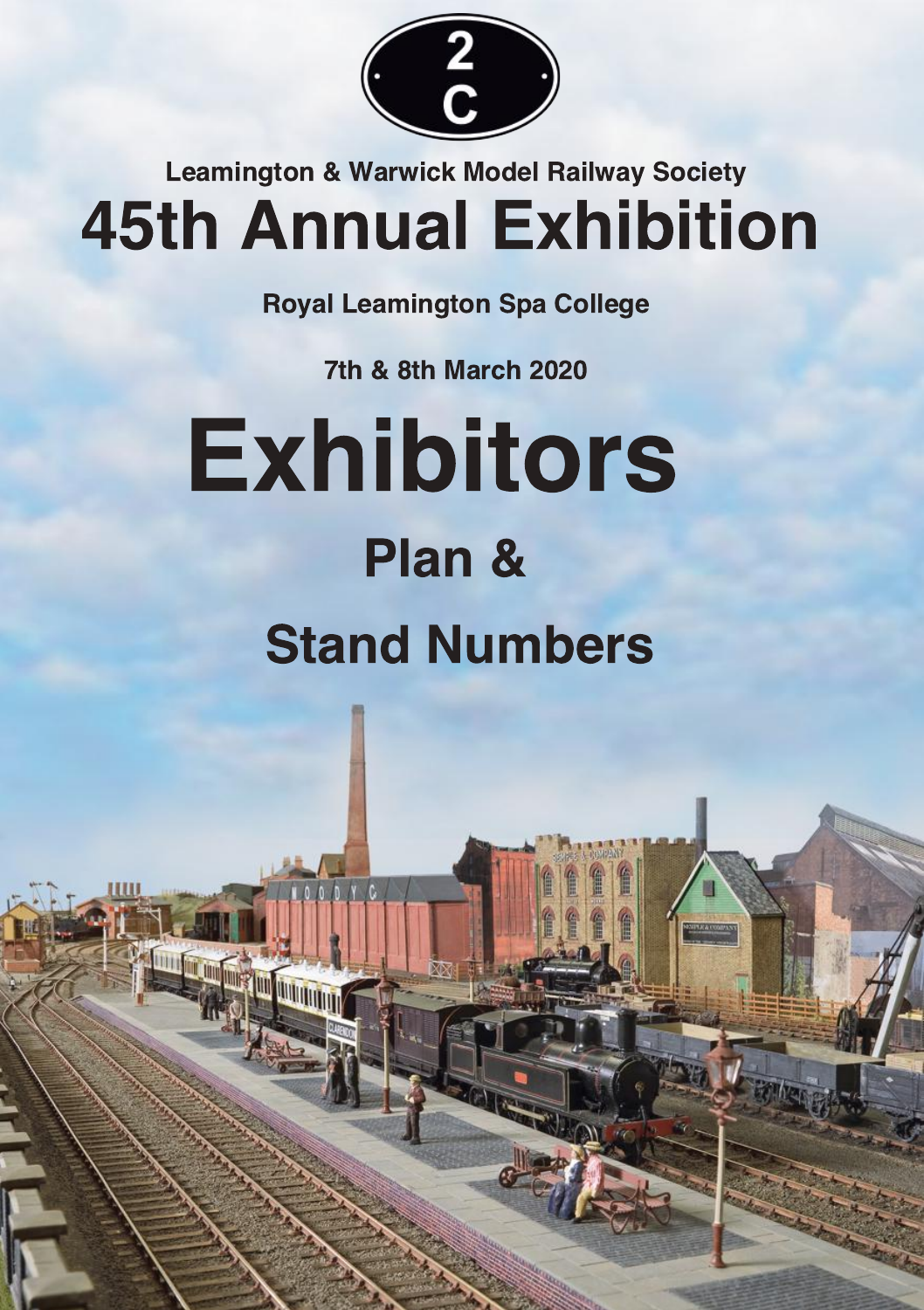## The Leamington and Warwiick Model Railway Society 45th Annual Exhibition

**7th & 8th March 2020**

**Saturday 10. a.m - 5.00 p.m, Sunday 10.00 a.m. - 4.00 p.m.**



## **Information for Visitors**

**Welcome to the LWMRS 45th model railway exhibition.** Staging the exhibition involves considerable effort and our thanks go to all our members, their partners and friends of the Society who give up their time both during the year and on the weekend of the show.

The event would not happen without the huge number of exhibitors that take part, and our grateful thanks go also to the layout owners and operators, traders, societies and others who have given up their time to be here this weekend, the St John Ambulance volunteers, and to all the college staff who are working here today and those who have helped with the organisation over the past twelve months

Our exhibition is held in several parts of the college - the atrium and ground floor corridor; the sports hall; the 1st floor balcony, 1st floor rooms and library. Please make sure you see them all before you go!

Information: If you need any information or assistance during the exhibition, please go to the information desk in the centre of the atrium or ask any of the stewards (identifiable by their high-vis iackets) who are on duty in each area.

First Aid: First Aid cover throughout the exhibition is provided by St John Ambulance volunteers the first aid room is situated along the corridor leading to the sports hall, and the volunteers can often be spotted patrolling the rooms. Any of the stewards will be able to call assistance for you, or escort you to the first aid facilities.

Wheelchair users and any visitors with restricted mobility: All areas of the exhibition are 'wheelchair friendly', with level access or ramps to avoid steps, and a generous sized lift connects the atrium and ground floor with the first and second floors. Please ask a steward if you need help in locating or operating the lift.

Unfortunately the sports hall is in a separate part of the building, and under cover access is only possible using a flight of stairs. Level access avoiding these stairs is via the outside of the building leave by the main entrance and follow the path round, keeping the building on your right hand side and entering the sports hall via its external door (use the door-bell if closed.). Stewards will be very happy to accompany you if you wish - just ask at the enguiry desk. Wheelchairs are available for any visitors who would benefit - again, please ask at the enquiry desk.

Catering: Refreshment facilities are provided by college catering staff throughout the exhibition, from 10.00 a.m. until about 4.00 p.m. each day. Drinks and snacks are available all day, with hot meals (inc. Sunday lunch) from 12.00 - 1.30 p.m. each day.

Coin operated vending machines are available when catering facilities are closed.

Shuttle bus: Visitors who have used our free shuttle bus service from the railway station please note that the last bus back to the station will leave immediately after the exhibition closes each day.

We hope that you enjoy your visit to our exhibition. We do value your comments and do try to take on board any suggestions as to how we could improve it in future years. We would be very grateful if you would take a few minutes to complete our **online feedback survey** at http://survey.lwmrs.co.uk

If you would like to know more about the Leamington and Warwick Model Railway Society, come and talk to any of our members on the information stand in the atrium, check out our website at www.lwmrs.co.uk, or come along to the **Society's Open Day** on Saturday 21st March, 11.00a.m -4.00p.m., at our Clubroom near Knightcote - ask at the information desk for directions.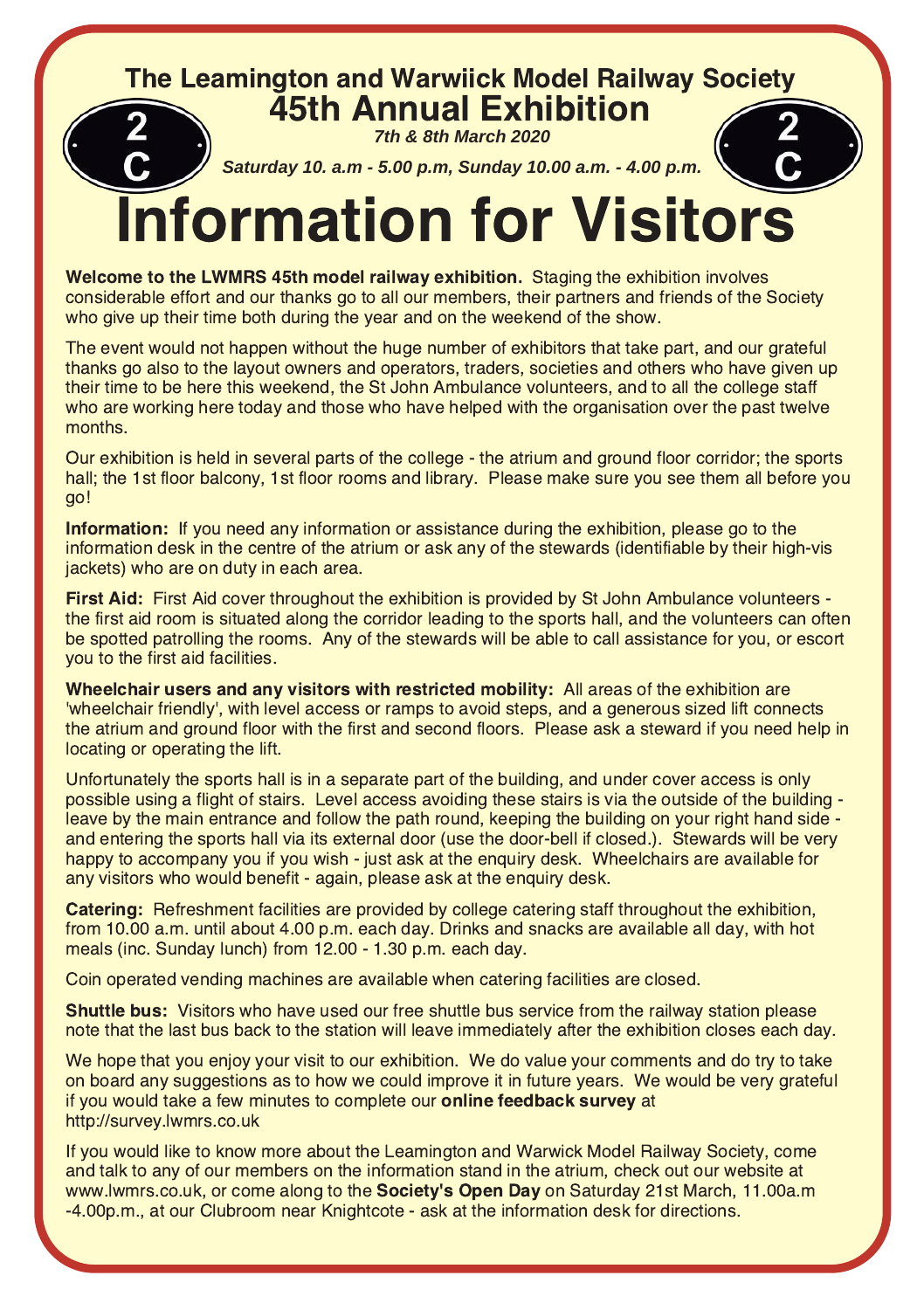#### **I AYOUTS**

#### Barton Hill **7954** 4 2mm/ft scale. N gauge

1985 - 1992 modern Stan Potter

## Bear Creek Junction 50

3.5mm/ft scale, HO/HOn3/HOn30 gauge 1900's Colorado, North America Adrian Hall

## Clarendon & Scrubbs Lane 28

4mm/ft scale. P4 gauge 1908 L&NWR, London **LWMRS** 

#### Croft Spa 62

2mm/ft scale. N gauge 1960's BR East Coast Main Line, County Durham Les Richardson

### Farbine Road WRD 20

4mm/ft scale, OO gauge 1970's BR repair depot, West Midlands Neil Woodbine

#### Hogsmead on Sodor **54 and 54 3**

4mm/ft scale, OO gauge Thomas the Tank Engine Brian Tavlor

## Hope under Dinmore 12

4mm/ft scale. EM gauge 1904 to 1920 Pre-grouping L&NWR David Bridges

#### **Martini Junction**

2mm/ft scale. N gauge "Any time, Anyplace, Anywhere" Hull Miniature Railway Society

#### Neuburg 19 3.5mm/ft scale, HO gauge 1980's DR, East Germany Nick Palette

## **New Level Mill**

7mm/ft scale, O gauge Industrial Mike Bragg

#### NewchapelJunction 35 7mm/ft scale. O gauge

1930 - 1950 GWR and SR Steve Wilkins

#### **Pavillion End**

7mm/ft scale, O gauge 1955 onwards BR (Western) David Hagger

## Poldeen 15

2mm/ft scale, N gauge Current scene BR  $Bobert Shrives$ 

#### Stamford East 17 2mm/ft scale, N gauge Early 1960's, Lincolnshire

Bobin Fox

## The Holbeach Estates Railway 31

4mm/ft scale, OO9 gauge 1950's Lincolnshire potato railway Dr. Stephen Sullivan

#### "Titfield" Station and film set 23 4mm/ft scale. OO gauge

1952 Ealing Films John Mole

### Vale of Oxbury 16

45

40

44

2mm/ft scale. N gauge 1960's BR (Western) transition period Carl Woodwards



#### **TRADERS**

#### 5+,2 !(02<(>8 abcmodelrailways@yahoo.co.uk www.abcmodelrailwavs.com American, British and Continental model  $r$ ailways from  $Z$  to  $O$  gauge, specialising in narrow gauge. Cheltenham Model Centre 34 **Trevor Morgan** 01242 523117 & 07970 740995 info@cheltenhammodelcentre.com www.cheltenhammodelcentre.com Retail shop selling RTR model railways and accessories for N to O gauge  $+$  ballast & preowned model railways.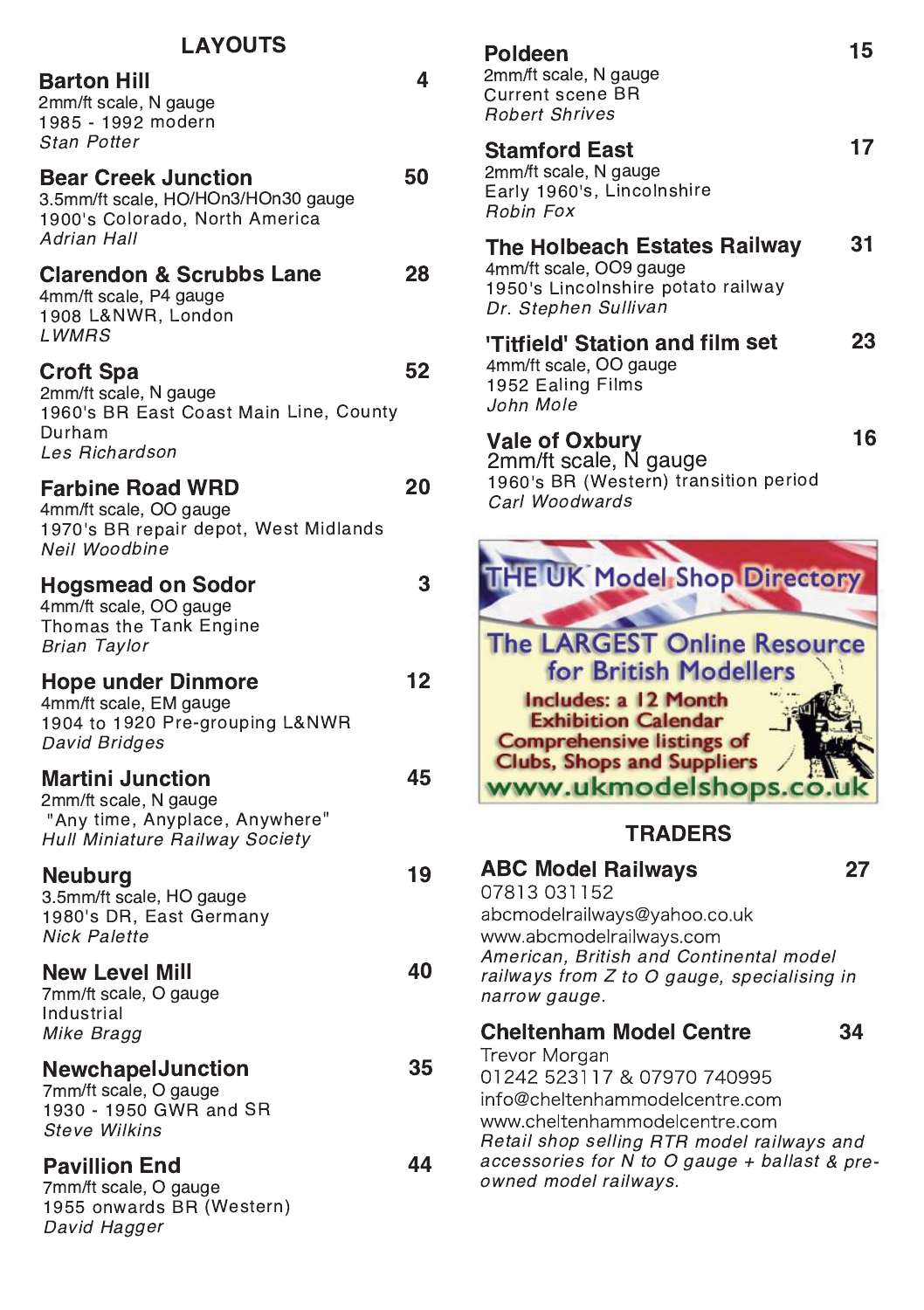#### **Classic Train and Motor Bus** 38

01926 887499 classictrain@hotmail.co.uk www.ukmodelshops.co.uk & www.vell.com (Warwickshire) Leamington's local shop, with a sample from our extensive range of new and used model transport and associated products

#### **DCC Supplies**

37

01905 621999 www.dccsupplies.com DCC Command Control Systems and accessories for model railways.

#### **Eileen's Emporium**

30

53

01531828009 sales@eileensemporium.com www.eileensemporium.com Wide selection of tools and materials for modellers.

#### **Freestone Model Accessories**

Jerry Freestone 01993 775979 sales@freestonemodel.co.uk www.freestonemodel.co.uk Cardboard kits, materials, tools and equipment.

#### **Grainge and Hodder**

48

Allan Law 0121 559 5967 sales@graingeandhodder.com www.graingeandhodder.com Laser Cutting and Photo-Etching Services for the Modeller and the Model Trade

#### **Greenscenes**

John Llovd 01905 24298 johns.lloyd@sky.com www.areen-scenes.co.uk Manufacturer of scenic modelling materials, also the Flockit.

### **JB's Model World**

25

46

33

Jon Burman 01628 526727 ib2mmworld@aol.com jb2mmworld@aol.com Adaptable storage solutions for N. OO and HO rolling stock.

#### **John Sutton Models**

John Sutton 01527 67696 & 07798 924575 johnsutton3@sky.com www.iohnsuttonbooksandmodels.co.uk SM32 & G scale rolling stock, locomotives, electric and live steam: and second hand hooks

#### **Kitmaster Collectors Club** 41

**Steve Knight** 01787 478226 kitmasterbloke@gmail.com www.rosebud-kitmaster.co.uk Buving, selling or swapping all types of collectable plastic kits.

## **Kytes Lights**

24

26

39

9

Joe Kyte 01983 242698 & 07973 197787 joekyte1@aol.com www.kvteslights.com Model lighting specialist.

#### **LWMRS 2nd Hand Stall** 49

A wide range of pre-owned rolling stock and accessories.

#### **London Road Models** John Redrup

londonroadmodels@btinternet.com

www.londonroadmodels.co.uk Loco, coach, wagon and architectural kits in 4mm scale.

#### **Metropolis Vintage Toys**

Chris Malbon 01926 400311 chris@metropolistoys.co.uk www.metropolistoys.co.uk Retail shop selling vintage and second hand model railways and toys.

#### **Plus Daughters**

Jade Smith & David Cooper 01268 726211 sales@plusdaughters.co.uk www.plusdaughters.co.uk A family run business specialising in N gauge for the British, American, European and Japanese modeller - as well as specialising in OO accessories too.

#### **RD Whyborn**

Richard Whyborn 01527 544739 www.ukmodelshops.co.uk Vehicles and accessories for N, OO and O gauges.

#### **Roger Carpenter Photographs** 8

Roger Carpenter Telephone 01214 308769 43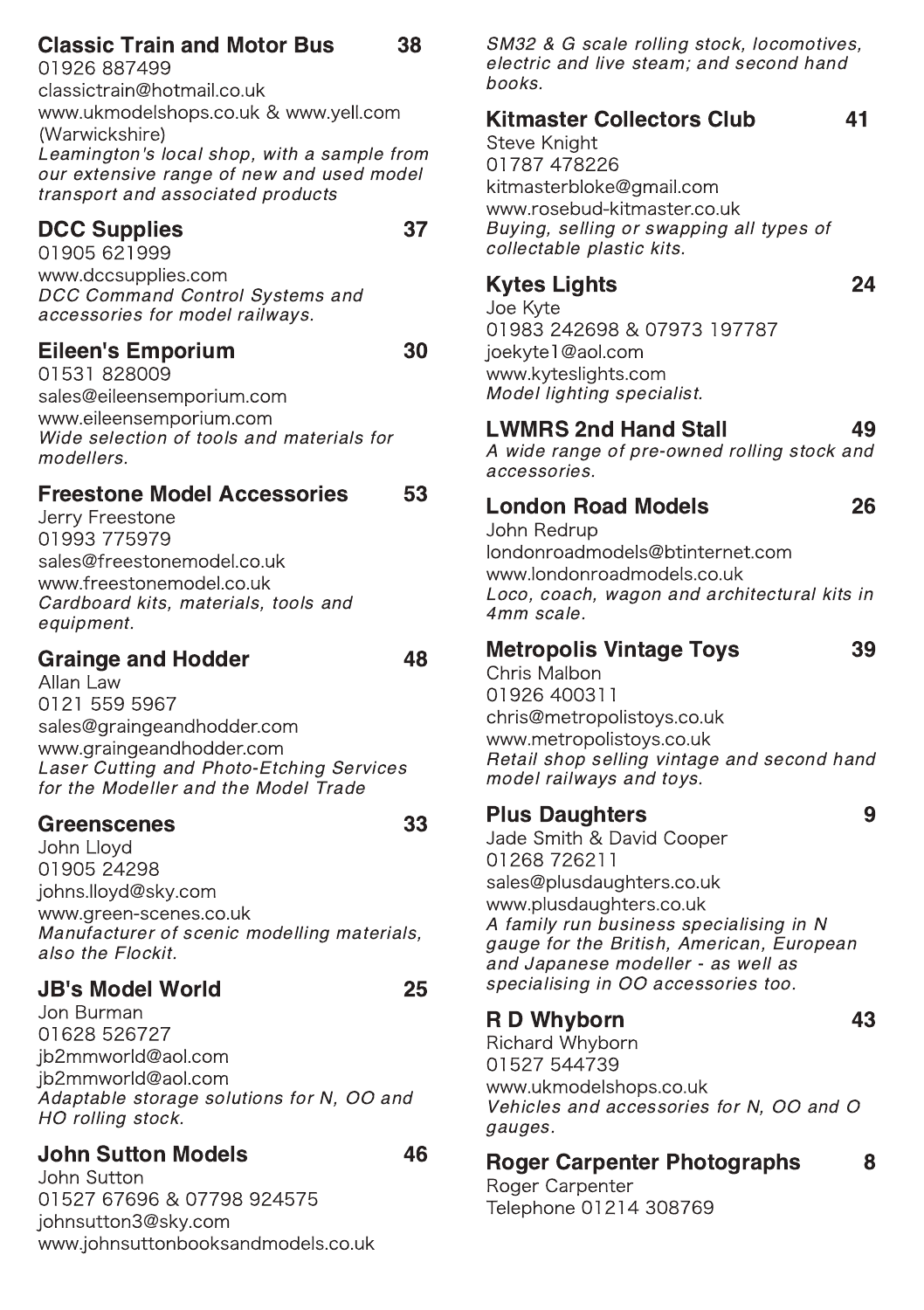Railway photographs for all subjects. Limited selection of new and second hand books.

#### **Severn Models**

47

Andy Vaughan andy@severnmodels.com www.severnmodels.com Model kits of buildings, structures and detailing for N, OO and O gauge layouts.

#### Skytrex (2013) Ltd (Sunday only)  $10$

Dave Bailev 01509 213789 sales@skvtrex.com www.skytrexmodelrailways.com O and OO gauge buildings and scenic accessories in resin and white metal + Air Framed glass display cases.

#### **Starlight Models (Saturday only)** 10

Peter Greenwood 01933 277647 & 07880 657771 peterareenwood181@btinternet.comWide range of railway and scenery detailing accessories.

#### **Tony's Trains**

 $51$ 

Tony French 01788 543442 tony@bmrail.co.uk www.bmrail.co.uk A wide range of new and pre-owned rolling stock and accessories.

#### **Wrenn Specialist**

42

Andrew & Jenny Dayton 01582 401053 & 07730 957800 a.dayton@btinternet.com www.wrennspecialist.co.uk Specialist in Wrenn and Hornby Dublo model railways and decorative railway plates. Full service provided.



#### **SOCIETIES**

#### 2mm Scale Association

info-2@2mm.org.uk

#### www.2mm.org.uk

The 2mm Scale Association exists to promote and facilitate modelling at the scale of 2mm:1ft. Members receive a bi-monthly magazine and newsletter, and have access to an on-line list to chat to each other about anything pertinent to 2mm model making.

#### **Coventry Model Engineering**  $\mathbf{2}$ **Society**

info@coventrymes.co.uk

www.coventrymes.co.uk

We are a friendly society with members who have interests in all aspects of Model Engineering

#### **DEMU**

membership@demu.org.uk

www.demu.org.uk

DEMU welcomes all modellers of Britain's Diesel & Electric traction, regardless of scale/gauge affiliations or modelling ability. We aim to promote all aspects of this period through our quarterly magazine 'UPDate' and our members-only web forum.

#### **Double O Gauge Association**

membershipsec@doubleogauge.com

www.doubleogauge.com

The Double O gauge association is the national and international body for all modellers in 4mm to the foot 16.5mm gauge. We can help you get more out of your 00 railway modelling and develop your skills

#### **EM Gauge Society Ltd**

info@emgs.org www.emgs.org One of the largest societies catering for the 4mm finescale modeller

#### **European Railwavs Association** 18

expos@eurorail.org.uk www.eurorail.org.uk Internet based society covering European Railways, prototype and model

5

22

13